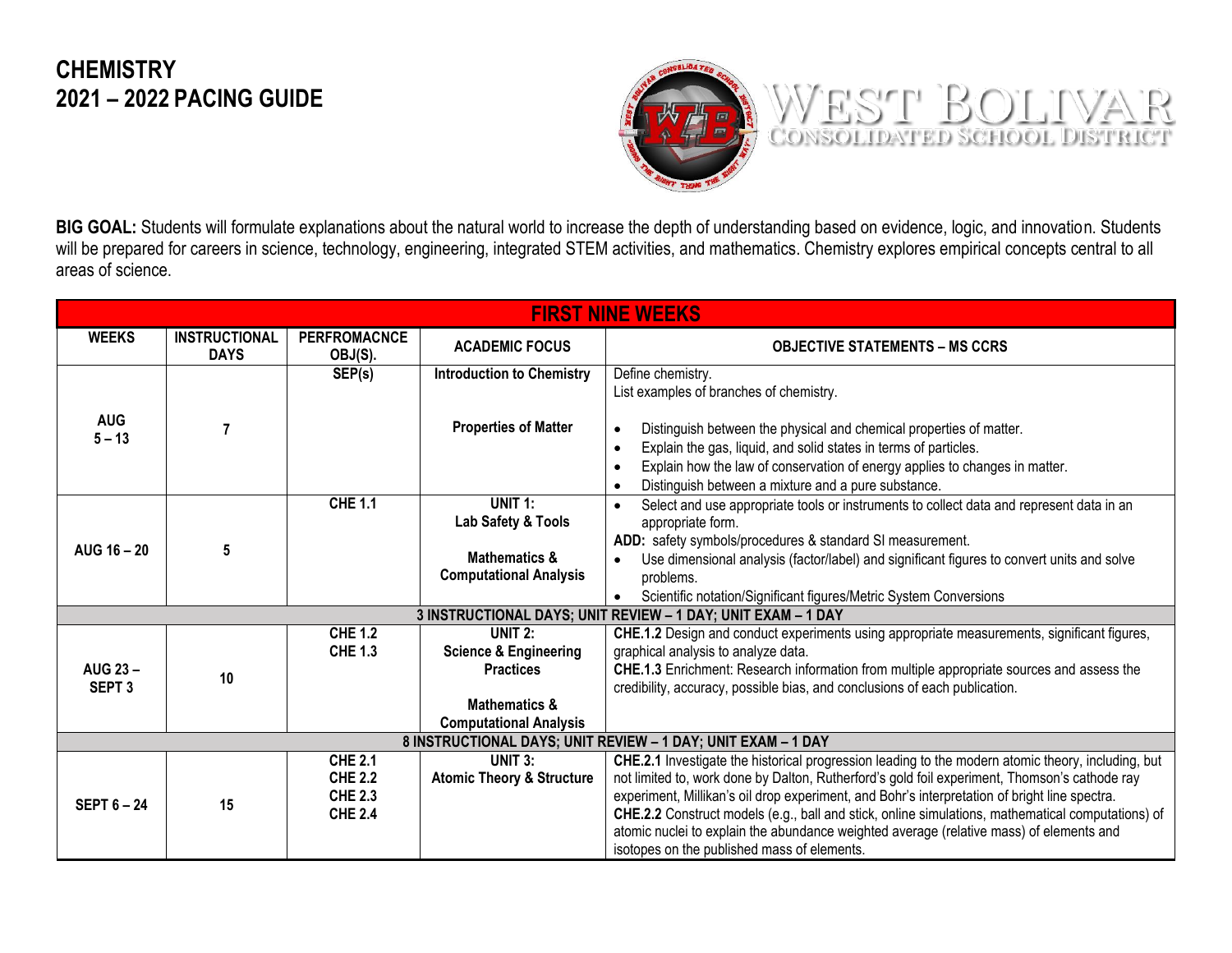|                                                                |                                                            |               |  | CHE.2.3 Investigate absorption and emission spectra to interpret explanations of electrons at<br>discrete energy levels using tools such as online simulations, spectrometers, prisms, flame tests,<br>and discharge tubes. Explore both laboratory experiments and real-world examples.<br>CHE.2.4 Research appropriate sources to evaluate the way absorption and emission spectra are<br>used to study astronomy and the formation of the universe. |
|----------------------------------------------------------------|------------------------------------------------------------|---------------|--|--------------------------------------------------------------------------------------------------------------------------------------------------------------------------------------------------------------------------------------------------------------------------------------------------------------------------------------------------------------------------------------------------------------------------------------------------------|
| 12 INSTRUCTIONAL DAYS; UNIT REVIEW - 2 DAYS; UNIT EXAM - 1 DAY |                                                            |               |  |                                                                                                                                                                                                                                                                                                                                                                                                                                                        |
| <b>SEPT 27 -</b><br>OCT <sub>1</sub>                           |                                                            | <b>REVIEW</b> |  | <b>REVIEW - PROPERTIES OF MATTER (1 DAY)</b><br><b>REVIEW - MATHEMATICS AND COMPUTATIONAL ANALYSIS (2 DAYS)</b><br><b>REVIEW – ATOMIC THEORY AND STRUCTURE (2 DAYS)</b>                                                                                                                                                                                                                                                                                |
| $OCT 4 - 8$                                                    | <b>1ST TERM BENCHMARK</b><br>(CUMULATIVE UP TO THIS POINT) |               |  |                                                                                                                                                                                                                                                                                                                                                                                                                                                        |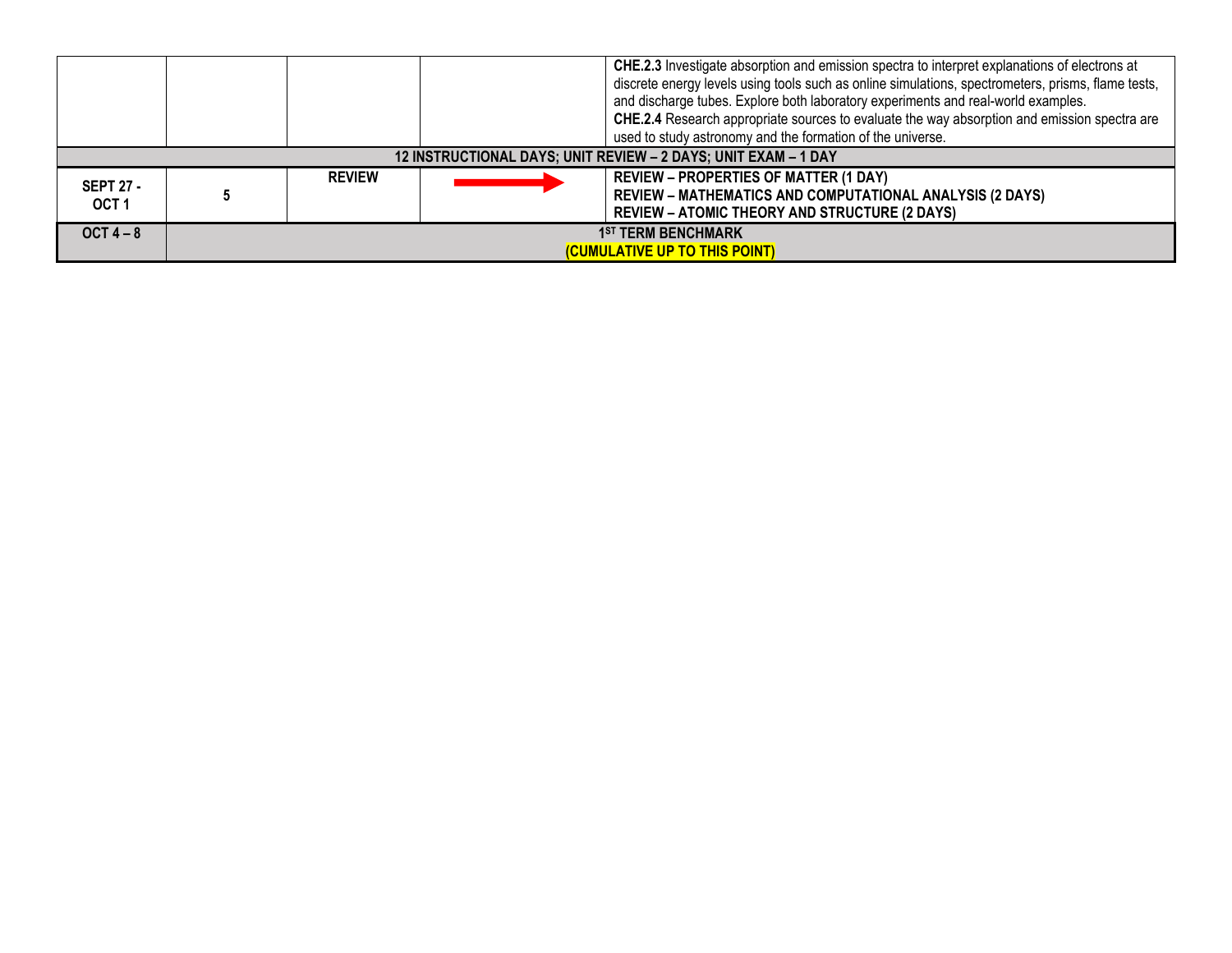| <b>SECOND NINE WEEKS</b>                                     |                                                                  |                                                                                                                                               |                                                                                                    |                                                                                                                                                                                                                                                                                                                                                                                                                                                                                                                                                                         |
|--------------------------------------------------------------|------------------------------------------------------------------|-----------------------------------------------------------------------------------------------------------------------------------------------|----------------------------------------------------------------------------------------------------|-------------------------------------------------------------------------------------------------------------------------------------------------------------------------------------------------------------------------------------------------------------------------------------------------------------------------------------------------------------------------------------------------------------------------------------------------------------------------------------------------------------------------------------------------------------------------|
| <b>WEEKS</b>                                                 | <b>INSTRUCTIONAL</b><br><b>DAYS</b>                              | <b>PERFROMACNCE</b><br>OBJ(S).                                                                                                                | <b>ACADEMIC FOCUS</b>                                                                              | <b>OBJECTIVE STATEMENTS - MS CCRS</b>                                                                                                                                                                                                                                                                                                                                                                                                                                                                                                                                   |
| OCT 11 - 22                                                  | $\overline{7}$                                                   | <b>CHE 3.1</b>                                                                                                                                | UNIT 1:<br><b>Periodic Table Organization</b>                                                      | CHE 3.1 Explore and communicate the organization of the periodic table, including history,<br>groups, families, family names, metals, nonmetals, metalloids, and transition metals.<br>NOTE: Discuss the history and organization of the periodic table, basic characteristics of<br>metals, nonmetals, etc., characteristics of elements in the same family, period, etc.                                                                                                                                                                                              |
|                                                              |                                                                  |                                                                                                                                               |                                                                                                    | 5 INSTRUCTIONAL DAYS; UNIT REVIEW - 1 DAY; UNIT EXAM - 1 DAY                                                                                                                                                                                                                                                                                                                                                                                                                                                                                                            |
| <b>OCT 25-</b><br>NOV <sub>5</sub>                           | 10                                                               | <b>CHE 3.3</b><br><b>CHE 3.2</b>                                                                                                              | <b>UNIT 2:</b><br>The Periodic Table &<br><b>Electron Configuration</b>                            | CHE 3.3 Analyze the periodic table to identify quantum numbers (e.g., valence shell electrons,<br>energy level, orbitals, sublevels, and oxidation numbers).<br>CHE 3.2 Analyze properties of atoms and ions (e.g., metal/nonmetal/metalloid behavior,<br>electrical/heat conductivity, electronegativity and electron affinity, ionization energy, and                                                                                                                                                                                                                 |
|                                                              |                                                                  |                                                                                                                                               | <b>Properties of Atoms &amp; lons</b>                                                              | atomic/ionic radii) using periodic trends of elements based on the periodic table.                                                                                                                                                                                                                                                                                                                                                                                                                                                                                      |
|                                                              |                                                                  |                                                                                                                                               |                                                                                                    | 8 INSTRUCTIONAL DAYS; UNIT REVIEW - 1 DAY; UNIT EXAM - 1 DAY                                                                                                                                                                                                                                                                                                                                                                                                                                                                                                            |
| <b>NOV 8-19</b>                                              | 10                                                               | <b>CHE 4.1</b><br><b>CHE 4.2</b><br><b>CHE 4.3</b><br><b>CHE 4.4.</b><br><b>CHE 4.5</b><br><b>CHE 4.6</b><br><b>CHE 4.7</b><br><b>CHE 4.8</b> | <b>UNIT 3:</b><br><b>Chemical Bonding &amp;</b><br><b>Molecular Geometry</b><br><b>Ionic Bonds</b> | CHE.4.1 Develop and use models (e.g., Lewis dot, 3-D ball-stick, 3-D printing, or simulation<br>programs such as PhET) to predict the type of bonding between atoms and the shape of simple<br>compounds.<br><b>CHE.4.2</b> Use models such as Lewis structures and ball and stick models to depict the valence<br>electrons and their role in the formation of ionic and covalent bonds.<br>CHE.4.3 Predict the ionic or covalent nature of different atoms based on electronegativity trends<br>and/or position on the periodic table.                                |
|                                                              |                                                                  |                                                                                                                                               | <b>Covalent Bonds</b><br><b>Metallic Bonds</b>                                                     | CHE.4.4 Use models and oxidation numbers to predict the type of bond, shape of the<br>compound, and the polarity of the compound.<br>CHE.4.5 Use models of simple hydrocarbons to exemplify structural isomerism.                                                                                                                                                                                                                                                                                                                                                       |
|                                                              |                                                                  |                                                                                                                                               |                                                                                                    | 8 INSTRUCTIONAL DAYS; UNIT REVIEW - 1 DAY; UNIT EXAM - 1 DAY                                                                                                                                                                                                                                                                                                                                                                                                                                                                                                            |
|                                                              |                                                                  |                                                                                                                                               |                                                                                                    | $NOV 22 - 26$                                                                                                                                                                                                                                                                                                                                                                                                                                                                                                                                                           |
| <b>NOV 29 - DEC</b>                                          | $\overline{7}$                                                   | <b>CHE 5.1</b><br><b>CHE 5.2</b><br><b>CHE 5.3</b>                                                                                            | UNIT $4$ :<br>(Nomenclature)<br><b>Naming Compounds</b>                                            | <b>THANKSGIVING BREAK</b><br>CHE.5.1 Use the periodic table and a list of common polyatomic ions as a model to derive chemical<br>compound formulas from compound names and compound names from chemical formulas.<br>CHE.5.2 Generate formulas of ionic and covalent compounds from compound names. Discuss<br>compounds in everyday life and compile lists and uses of these chemicals.<br>CHE.5.3 Generate names of ionic and covalent compounds from their formulas. Name binary<br>compounds, binary acids, stock compounds, ternary compounds, and ternary acids. |
| 5 INSTRUCTIONAL DAYS; UNIT REVIEW - 1 DAY; UNIT EXAM - 1 DAY |                                                                  |                                                                                                                                               |                                                                                                    |                                                                                                                                                                                                                                                                                                                                                                                                                                                                                                                                                                         |
| <b>DEC 8 - 14</b>                                            | 5                                                                | <b>REVIEW</b>                                                                                                                                 |                                                                                                    | <b>REVIEW - PERIODIC TABLE BASICS (1 DAY)</b><br><b>REVIEW - REVIEW PROPERTIES OF ATOMS AND BONDING (2 DAYS)</b><br><b>REVIEW - REVIEW NAMING COMPOUNDS (2 DAYS)</b>                                                                                                                                                                                                                                                                                                                                                                                                    |
| $DEC 15 - 21$                                                | 2 <sup>ND</sup> TERM ASSESSMENT<br>(CUMULATIVE UP TO THIS POINT) |                                                                                                                                               |                                                                                                    |                                                                                                                                                                                                                                                                                                                                                                                                                                                                                                                                                                         |
| <b>DEC 22 - JAN 4</b><br><b>WINTER BREAK</b>                 |                                                                  |                                                                                                                                               |                                                                                                    |                                                                                                                                                                                                                                                                                                                                                                                                                                                                                                                                                                         |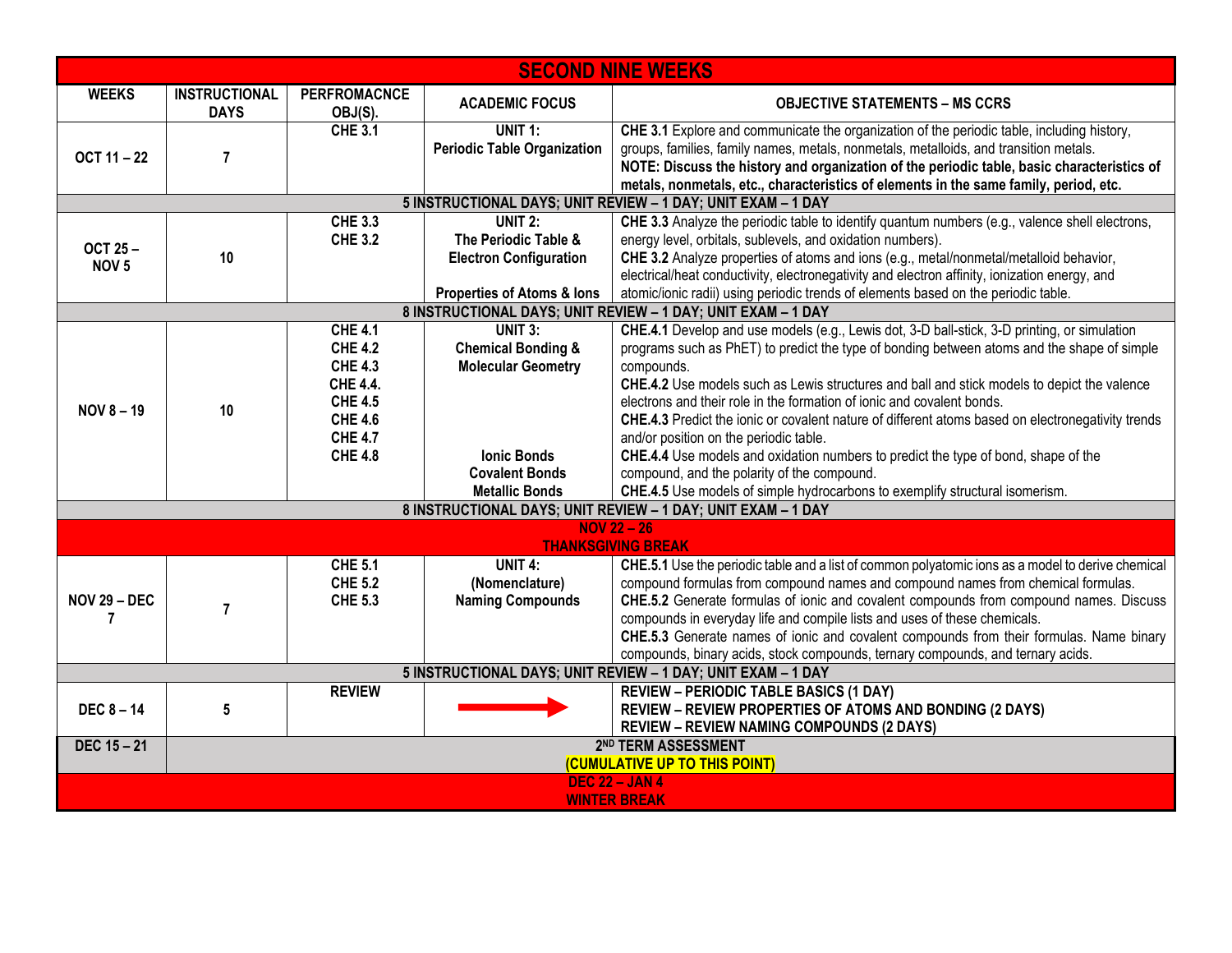| <b>THIRD NINE WEEKS</b>                                      |                                      |                                                                      |                                               |                                                                                                                                                                                                                                                                                                                                                                                                                                                                                                                                                                                                                                                                                                                                                                                                                                                                    |
|--------------------------------------------------------------|--------------------------------------|----------------------------------------------------------------------|-----------------------------------------------|--------------------------------------------------------------------------------------------------------------------------------------------------------------------------------------------------------------------------------------------------------------------------------------------------------------------------------------------------------------------------------------------------------------------------------------------------------------------------------------------------------------------------------------------------------------------------------------------------------------------------------------------------------------------------------------------------------------------------------------------------------------------------------------------------------------------------------------------------------------------|
| <b>WEEKS</b>                                                 | <b>INSTRUCTIONAL</b><br><b>DAYS</b>  | <b>PERFROMACNCE</b><br>OBJ(S).                                       | <b>ACADEMIC FOCUS</b>                         | <b>OBJECTIVE STATEMENTS - MS CCRS</b>                                                                                                                                                                                                                                                                                                                                                                                                                                                                                                                                                                                                                                                                                                                                                                                                                              |
| $JAN 5 - 14$                                                 | 8                                    | <b>CHE 6.1</b><br><b>CHE 6.2</b>                                     | <b>UNIT 1:</b><br><b>Chemical Reactions</b>   | CHE.6.1 Develop and use models to predict the products of chemical reactions (e.g., synthesis<br>reactions; single replacement; double displacement; and decomposition, including exceptions<br>such as decomposition of hydroxides, chlorates, carbonates, and acids). Discuss and/or compile<br>lists of reactions used in everyday life.<br>CHE.6.2 Plan, conduct, and communicate the results of investigations to demonstrate different<br>types of simple chemical reactions.                                                                                                                                                                                                                                                                                                                                                                                |
|                                                              |                                      |                                                                      |                                               | 6 INSTRUCTIONAL DAYS; UNIT REVIEW - 1 DAY; UNIT EXAM - 1 DAY                                                                                                                                                                                                                                                                                                                                                                                                                                                                                                                                                                                                                                                                                                                                                                                                       |
| <b>JAN 17-28</b>                                             | 10                                   | <b>CHE.4.6</b><br><b>CHE.4.7</b><br><b>CHE.4.8</b>                   | <b>UNIT 2:</b><br><b>Chemical Quantitates</b> | CHE.4.6 Use mathematical and computational analysis to determine the empirical formula and<br>the percent composition of compounds.<br>CHE.4.7 Use scientific investigation to determine the percentage of composition for a substance<br>(e.g., sugar in gum, water and/or unpopped kernels in popcorn, percent water in a hydrate).<br>Compare results to justify conclusions based on experimental evidence.<br>CHE.4.8 Plan and conduct controlled scientific investigations to produce mathematical evidence<br>of the empirical composition of a compound.                                                                                                                                                                                                                                                                                                   |
|                                                              |                                      |                                                                      |                                               | 8 INSTRUCTIONAL DAYS; UNIT REVIEW - 1 DAY; UNIT EXAM - 1 DAY                                                                                                                                                                                                                                                                                                                                                                                                                                                                                                                                                                                                                                                                                                                                                                                                       |
| <b>JAN 31-</b><br><b>FEB 11</b>                              | 10                                   | <b>CHE 6.3</b>                                                       | UNIT 3:<br><b>Stoichiometry</b>               | CHE.6.3 Use mathematics and computational analysis to represent the ratio of reactants and<br>products in terms of masses, molecules, and moles (stoichiometry).                                                                                                                                                                                                                                                                                                                                                                                                                                                                                                                                                                                                                                                                                                   |
|                                                              |                                      |                                                                      |                                               | 8 INSTRUCTIONAL DAYS; UNIT REVIEW - 1 DAY; UNIT EXAM - 1 DAY                                                                                                                                                                                                                                                                                                                                                                                                                                                                                                                                                                                                                                                                                                                                                                                                       |
| <b>FEB</b><br>$14 - 25$                                      | 10                                   | <b>CHE 7.1</b><br><b>CHE 7.2</b><br><b>CHE 7.3</b><br><b>CHE 7.4</b> | UNIT $4$ :<br><b>Gas Laws</b>                 | CHE.7.1 Analyze the behavior of ideal and real gases in terms of pressure, volume, temperature,<br>and number of particles.<br>CHE.7.2 Enrichment: Use an engineering design process to develop models (e.g., online<br>simulations or student interactive activities) to explain and predict the behavior of each state of<br>matter using the movement of particles and intermolecular forces to explain the behavior of<br>matter.*<br>CHE.7.3 Analyze and interpret heating curve graphs to explain the energy relationship between<br>states of matter (e.g., thermochemistry-water heating from -20o C to 120o C).<br>CHE.7.4 Use mathematical computations to describe the relationships comparing pressure,<br>temperature, volume, and number of particles, including Boyle's law, Charles's law, Dalton's law,<br>combined gas laws, and ideal gas laws. |
| 8 INSTRUCTIONAL DAYS; UNIT REVIEW - 1 DAY; UNIT EXAM - 1 DAY |                                      |                                                                      |                                               |                                                                                                                                                                                                                                                                                                                                                                                                                                                                                                                                                                                                                                                                                                                                                                                                                                                                    |
| <b>FEB 28-</b><br>MAR <sub>4</sub>                           | <b>REVIEW</b><br>3RD TERM ASSESSMENT |                                                                      |                                               |                                                                                                                                                                                                                                                                                                                                                                                                                                                                                                                                                                                                                                                                                                                                                                                                                                                                    |
| MAR $7 - 11$                                                 | 5                                    |                                                                      |                                               | <b>REVIEW SEPs</b>                                                                                                                                                                                                                                                                                                                                                                                                                                                                                                                                                                                                                                                                                                                                                                                                                                                 |
| <b>MAR 14 - 18</b><br><b>SPRING BREAK</b>                    |                                      |                                                                      |                                               |                                                                                                                                                                                                                                                                                                                                                                                                                                                                                                                                                                                                                                                                                                                                                                                                                                                                    |